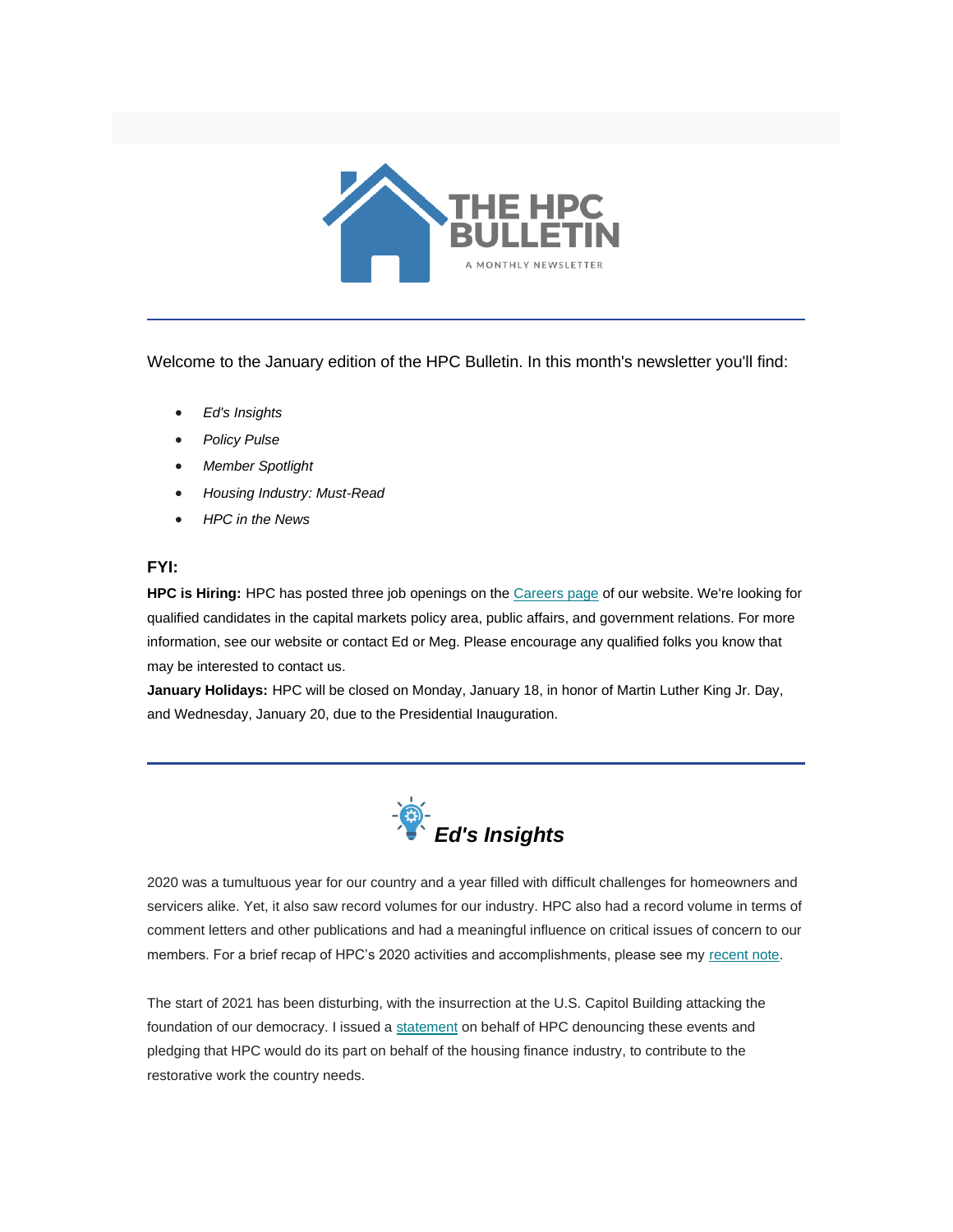The incoming Biden Administration and the new Congress give all of us a refreshed opportunity to improve and strengthen our country, including how its housing finance system serves the needs of our citizens. Over many conversations with our members, I know how deeply committed member companies are to supporting home ownership opportunities and to do so with a sensitivity to the large racial inequities in housing. While solving those challenges will not take place overnight, addressing them does require urgency and dedication. I expect HPC to be a thought leader in addressing these issues and I look forward to working with you on them. In doing so, we will also be mindful of the need for effective risk management.

We have begun discussions with the incoming Administration, and I have already had the opportunity as part of a group to have introductions with HUD Secretary-Designate Marcia Fudge and to set forth for her HPC's thoughts about FHA and Ginnie Mae. We will be following up with her when she takes office.

Our near-term priority will remain pandemic-related challenges. We are focused on issues affecting borrowers coming to the end of their one-year of forbearance and on the future of that program. We recognize that the country continues to battle the pandemic and economic challenges for many remain severe.

Here's to a better and healthier 2021.

- Ed DeMarco

<span id="page-1-0"></span>

### **VA Partial Claim Program**

HPC sent a [comment letter](https://nam12.safelinks.protection.outlook.com/?url=https%3A%2F%2Ffbb0ab68-1668-4db6-9365-051035190b71.filesusr.com%2Fugd%2Fd315af_2c15f5d5489348e6ad617a3aa86ad8de.pdf&data=04%7C01%7Canna.herndon%40edelman.com%7Cb70bc7db3d8141532ffc08d8b659a6c3%7Cb824bfb3918e43c2bb1cdcc1ba40a82b%7C0%7C0%7C637459843466691861%7CUnknown%7CTWFpbGZsb3d8eyJWIjoiMC4wLjAwMDAiLCJQIjoiV2luMzIiLCJBTiI6Ik1haWwiLCJXVCI6Mn0%3D%7C1000&sdata=jXcvCs200EsX6wqNJYvHHKsPij21zuy2oIe73X5Ob4I%3D&reserved=0) to the Department of Veterans' Affairs (VA), signed jointly with the Mortgage Bankers Association, to offer constructive feedback on the VA's proposed partial claim program. The letter acknowledges that a partial claim program could provide a useful option for servicers when a veteran is no longer facing a hardship to successfully resume making their regular mortgage payments. However, the program proposed by the VA has features that make it unappealing for a veteran and servicer alike, including a mandate that the program be offered as a "last resort," which will likely render the program unworkable. Therefore, the letter recommends that instead of finalizing the partial claim program as-is or even with minor changes, the VA should significantly revise its proposal and implement a program similar to the FHA or USDA COVID standalone partial claim/mortgage recovery advance programs. Specifically, the VA should not require monthly payments from a veteran, the funds should not bear interest, and access to the program should be streamlined. Lastly, the program should not have an unnecessarily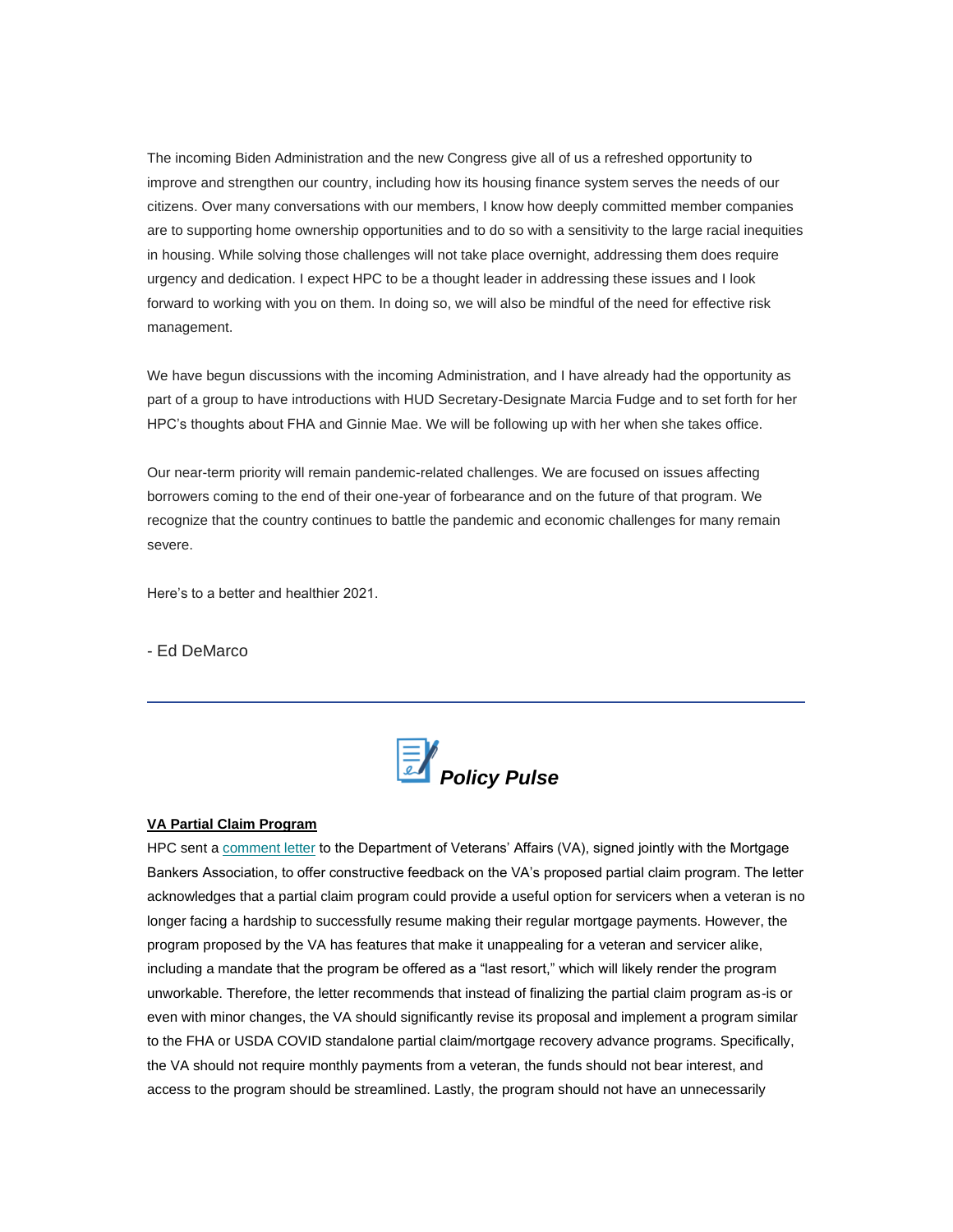limited time window for relief but should be available for all borrowers exiting COVID forbearance. Comments on the proposed rule were due on January 8, 2021. HPC also developed a [letter](https://nam12.safelinks.protection.outlook.com/?url=https%3A%2F%2Ffbb0ab68-1668-4db6-9365-051035190b71.filesusr.com%2Fugd%2Fd315af_8212e1097d994fefa83cfc0b1dde8809.pdf&data=04%7C01%7Canna.herndon%40edelman.com%7Cb70bc7db3d8141532ffc08d8b659a6c3%7Cb824bfb3918e43c2bb1cdcc1ba40a82b%7C0%7C0%7C637459843466691861%7CUnknown%7CTWFpbGZsb3d8eyJWIjoiMC4wLjAwMDAiLCJQIjoiV2luMzIiLCJBTiI6Ik1haWwiLCJXVCI6Mn0%3D%7C1000&sdata=omluyBcVCC8W%2BeCdKFA39wP1NrTVL7Cw5V%2BSGCqBXeY%3D&reserved=0) with National Consumer Law Center (NCLC) that was signed by a coalition of 27 industry and consumer advocacy organizations.

## **CSBS Letter**

HPC sent a [comment letter](https://nam12.safelinks.protection.outlook.com/?url=https%3A%2F%2Ffbb0ab68-1668-4db6-9365-051035190b71.filesusr.com%2Fugd%2Fd315af_361cf13ed7bc4e96957fef1fed2f0b46.pdf&data=04%7C01%7Canna.herndon%40edelman.com%7Cb70bc7db3d8141532ffc08d8b659a6c3%7Cb824bfb3918e43c2bb1cdcc1ba40a82b%7C0%7C0%7C637459843466701857%7CUnknown%7CTWFpbGZsb3d8eyJWIjoiMC4wLjAwMDAiLCJQIjoiV2luMzIiLCJBTiI6Ik1haWwiLCJXVCI6Mn0%3D%7C1000&sdata=%2Fon5%2BGrTTVP31QvAKYt4oVTyFunTTCMF6nFN8Fxx7%2FQ%3D&reserved=0) to the Conference of State Bank Supervisors (CSBS), to address the proposed regulatory prudential standards for nonbank mortgage servicers. HPC's response highlighted certain fundamental principles that we believe should guide development of prudential standards, namely: consistency with federal practices, uniformity in application, and alignment with the risks of mortgage servicing and the business models of nonbank mortgage servicers. Additionally, HPC believes that the CSBS proposal should be modified in certain respects. Specifically, HPC asked for consideration of the following:

- The definition of net worth could be aligned with current practices by Ginnie Mae and the Enterprises.
- Liquidity standards should recognize the array of liquidity sources relied upon in normal commercial practice and the types of liquidity risk to be managed.
- The liquidity requirements should cover near-term operating expenses and include a cushion to cover changes in market conditions.
- Some portion of committed but unused/available credit lines should count toward the liquidity requirement.
- The base liquidity requirement should reflect differences in remittance schedules.
- The incremental liquidity requirement is counterproductive and should be eliminated.
- A supplemental liquidity cushion for unexpected events could take alternative forms.
- States should defer to Ginnie Mae's stress testing.
- The concept of living wills should be replaced with contingency and continuity planning that includes transfer of servicing and resolutions.

Comments on the proposed regulatory prudential standards for nonbank mortgage servicers were due to CSBS by December 31st.

## **Joint Trade Letter Regarding Forbearance Timeframes**

On December 17, HPC sent a [letter](https://nam12.safelinks.protection.outlook.com/?url=https%3A%2F%2Ffbb0ab68-1668-4db6-9365-051035190b71.filesusr.com%2Fugd%2Fd315af_13cc5cb1693c42df83e2eb0f160658ad.pdf&data=04%7C01%7Canna.herndon%40edelman.com%7Cb70bc7db3d8141532ffc08d8b659a6c3%7Cb824bfb3918e43c2bb1cdcc1ba40a82b%7C0%7C0%7C637459843466701857%7CUnknown%7CTWFpbGZsb3d8eyJWIjoiMC4wLjAwMDAiLCJQIjoiV2luMzIiLCJBTiI6Ik1haWwiLCJXVCI6Mn0%3D%7C1000&sdata=qcP5MBh9A1LB6vRoVZbBUztew6e09g6nm4ELaIU7R6o%3D&reserved=0) to FHFA, HUD, USDA, VA, and the GSEs, signed jointly with the Mortgage Bankers Association, to request guidance establishing a consistent timeframe for how long CARES Act forbearance will be available. Specifically, we requested that the agencies consider declaring that forbearance assistance will be available until the end of the National Emergency declaration period, which would allow sufficient time for borrowers to access this assistance and servicers to plan for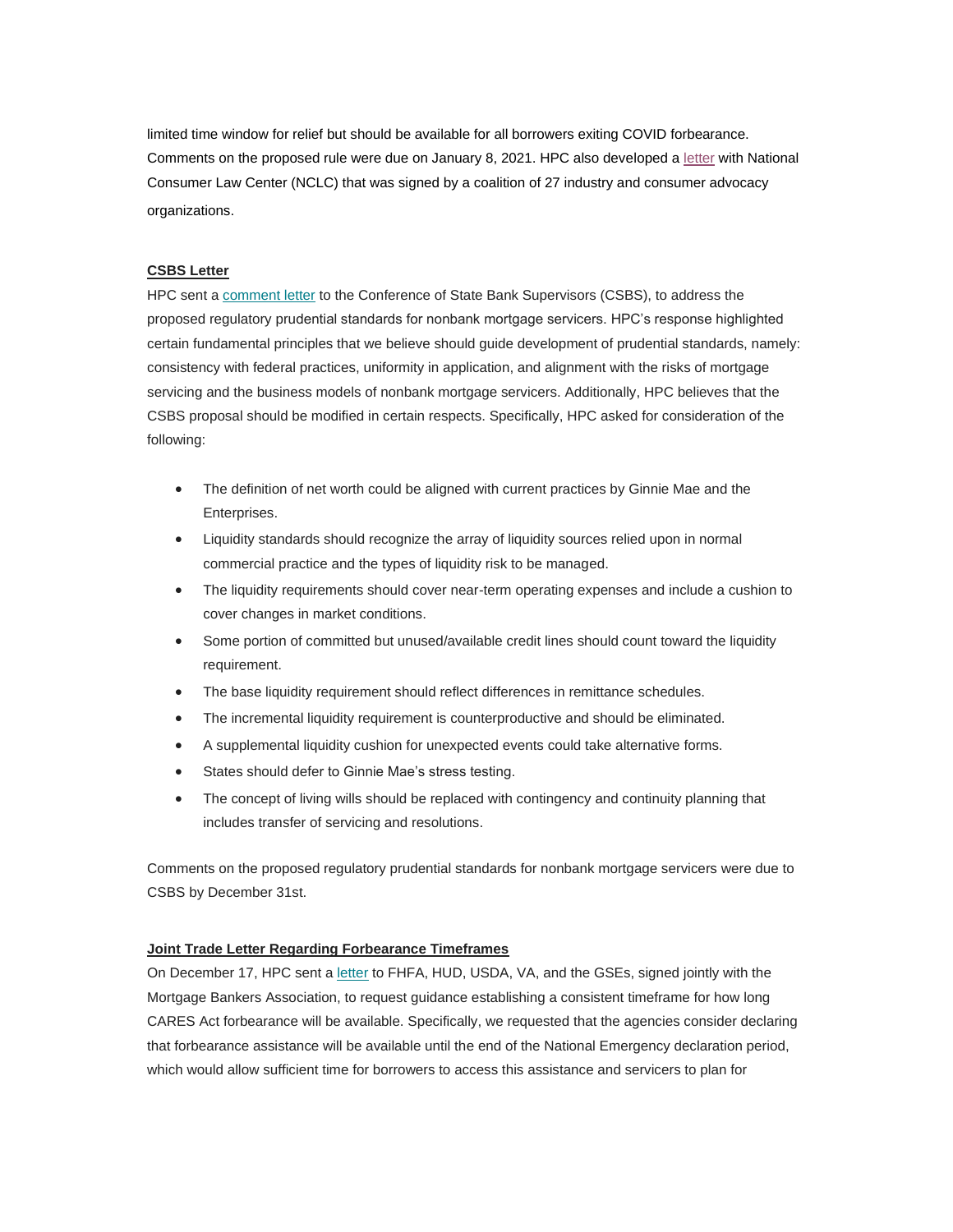continued program delivery over the coming months.

On December 21, both [FHA](https://nam12.safelinks.protection.outlook.com/?url=https%3A%2F%2Fwww.hud.gov%2Fsites%2Fdfiles%2FOCHCO%2Fdocuments%2F2020-44hsgml.pdf&data=04%7C01%7Canna.herndon%40edelman.com%7Cb70bc7db3d8141532ffc08d8b659a6c3%7Cb824bfb3918e43c2bb1cdcc1ba40a82b%7C0%7C0%7C637459843466711851%7CUnknown%7CTWFpbGZsb3d8eyJWIjoiMC4wLjAwMDAiLCJQIjoiV2luMzIiLCJBTiI6Ik1haWwiLCJXVCI6Mn0%3D%7C1000&sdata=N5Ees2rmPRnsb%2BoTjbV48Quqh5bd13RbKOeQndhQZqg%3D&reserved=0) and [USDA](https://nam12.safelinks.protection.outlook.com/?url=https%3A%2F%2Fcontent.govdelivery.com%2Faccounts%2FUSDARD%2Fbulletins%2F2b257a7&data=04%7C01%7Canna.herndon%40edelman.com%7Cb70bc7db3d8141532ffc08d8b659a6c3%7Cb824bfb3918e43c2bb1cdcc1ba40a82b%7C0%7C0%7C637459843466711851%7CUnknown%7CTWFpbGZsb3d8eyJWIjoiMC4wLjAwMDAiLCJQIjoiV2luMzIiLCJBTiI6Ik1haWwiLCJXVCI6Mn0%3D%7C1000&sdata=dv26wsaO7aGopStaiXZxNqFsNt3ldXWwFT1k7k4GXpU%3D&reserved=0) announced that forbearance assistance will remain available until the earlier of the termination date of the National Emergency or February 28, 2021. The VA had previously announced that forbearance assistance policy will be rescinded on April 1, 2021. The GSEs (and/or FHFA) have not yet announced an aligned policy on the forbearance assistance period.

### **Joint Trade Letter Regarding the GSEs' Appraisal Initiative**

On December 21, HPC sent a [letter](https://nam12.safelinks.protection.outlook.com/?url=https%3A%2F%2Ffbb0ab68-1668-4db6-9365-051035190b71.filesusr.com%2Fugd%2Fd315af_f258d46befc942dea7cbc3cb44d70a6b.pdf&data=04%7C01%7Canna.herndon%40edelman.com%7Cb70bc7db3d8141532ffc08d8b659a6c3%7Cb824bfb3918e43c2bb1cdcc1ba40a82b%7C0%7C0%7C637459843466721845%7CUnknown%7CTWFpbGZsb3d8eyJWIjoiMC4wLjAwMDAiLCJQIjoiV2luMzIiLCJBTiI6Ik1haWwiLCJXVCI6Mn0%3D%7C1000&sdata=iFWyn%2Bxbcmj%2Bm3w4yC1NK%2F0TlC%2F84y2Sqx6RizSTVnI%3D&reserved=0) to the GSEs, signed jointly with the Mortgage Bankers Association, the Independent Community Bankers of America, and U.S. Mortgage Insurers, expressing concern that the Enterprise initiative to upgrade the appraisal form (Uniform Residential Appraisal Report / URAR) and collect additional data fields, includes a number of changes that could result in a significant expansion of new and revised data requirements. To address these concerns, we requested that the GSEs and FHFA engage with the entire housing finance stakeholder community on this initiative so that all may benefit from the diversity of thought and input necessary to make meaningful improvements in the appraisal process. We also recommended: a) that the Enterprises and FHFA consider limited implementation or additional pilot-testing of the new form before it takes effect, a step that would allow for appropriate refinements prior to full execution; b) that FHFA consider releasing additional valuation data; and c) that FHFA issue a project plan with milestones that will allow all interested parties to track and engage in this work that will have ramifications for the entire industry.

On a separate but related note, FHFA issued a [Request for Information](https://nam12.safelinks.protection.outlook.com/?url=https%3A%2F%2Fwww.fhfa.gov%2FMedia%2FPublicAffairs%2FPublicAffairsDocuments%2FRFI-Appraisal-Related-Policies.pdf%3Futm_medium%3Demail%26utm_source%3Dgovdelivery&data=04%7C01%7Canna.herndon%40edelman.com%7Cb70bc7db3d8141532ffc08d8b659a6c3%7Cb824bfb3918e43c2bb1cdcc1ba40a82b%7C0%7C0%7C637459843466721845%7CUnknown%7CTWFpbGZsb3d8eyJWIjoiMC4wLjAwMDAiLCJQIjoiV2luMzIiLCJBTiI6Ik1haWwiLCJXVCI6Mn0%3D%7C1000&sdata=o52MNBRjL%2FwGipycrQUERoXchXTrQgSBr4eDsuaRnTw%3D&reserved=0) (RFI) on December 28 regarding appraisal-related policies, practices, and processes of the GSEs. The HPC Appraisal Working Group is currently analyzing the RFI to identify areas for input. Comments are due to FHFA on February 26, 2021.

### **New Products Rule**

HPC sent a [comment letter](https://nam12.safelinks.protection.outlook.com/?url=https%3A%2F%2Ffbb0ab68-1668-4db6-9365-051035190b71.filesusr.com%2Fugd%2Fd315af_b2c8e3b1744447d59aa4a351ff70f648.pdf&data=04%7C01%7Canna.herndon%40edelman.com%7Cb70bc7db3d8141532ffc08d8b659a6c3%7Cb824bfb3918e43c2bb1cdcc1ba40a82b%7C0%7C0%7C637459843466721845%7CUnknown%7CTWFpbGZsb3d8eyJWIjoiMC4wLjAwMDAiLCJQIjoiV2luMzIiLCJBTiI6Ik1haWwiLCJXVCI6Mn0%3D%7C1000&sdata=zISHHDbeQxVCqDF0GUxPQzJQcc0O6GxcTRMU3A7GydA%3D&reserved=0) to FHFA on the proposal for the GSEs to provide advance notice to FHFA of new activities and obtain prior approval before launching new products. Overall HPC was supportive of the proposed rule, which tracks closely with the original statute. However, HPC believes that the proposal could be improved in several respects, to make the process for reviewing and acting upon new activity and new product proposals more transparent. Specifically, HPC recommends that FHFA consider the following:

- Clarify the standard of review for new activities and explicitly mandate that the evaluation include consideration of the public interest;
- Provide that pilot programs be subject to definitive volume and time limits to ensure that there are no high-volume discounts or special treatment provided to favored stakeholders;
- Clarify that the FHFA request for public comment on a new product include consideration of the potential impact of the product on market participants, be they negative or positive, resulting in harmful or preferential treatment for participants in the mortgage finance system;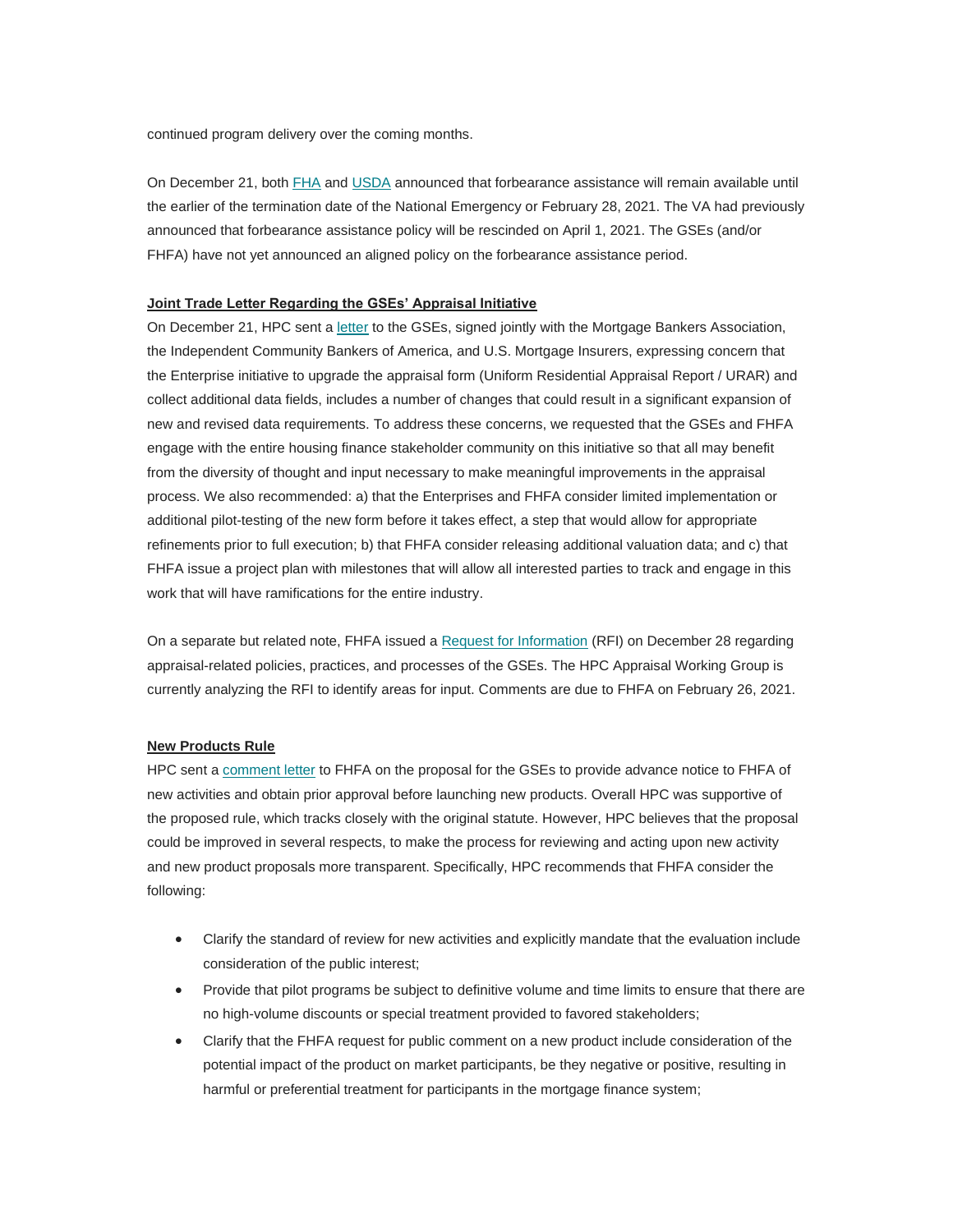- Provide more explicit information to the public about both new activity notices and new product determinations;
- Strike a balance between disclosing information on new products and protecting confidential and proprietary information when an activity is at a nascent stage of development; and
- Provide the public with more time to provide comments on new products.

Comments on the proposed rule were due on January 8, 2021.

## **QM Regulation**

On December 10, the CFPB released two final rules further defining what types of loans can be a "qualified mortgage" for purposes of the Bureau's Ability to Repay/Qualified Mortgage Rule. The [General](https://nam12.safelinks.protection.outlook.com/?url=https%3A%2F%2Ffiles.consumerfinance.gov%2Ff%2Fdocuments%2Fcfpb_atr-qm-general-qm-final-rule_2020-12.pdf&data=04%7C01%7Canna.herndon%40edelman.com%7Cb70bc7db3d8141532ffc08d8b659a6c3%7Cb824bfb3918e43c2bb1cdcc1ba40a82b%7C0%7C0%7C637459843466731840%7CUnknown%7CTWFpbGZsb3d8eyJWIjoiMC4wLjAwMDAiLCJQIjoiV2luMzIiLCJBTiI6Ik1haWwiLCJXVCI6Mn0%3D%7C1000&sdata=XS6oiM2dXr%2F7TaI9C2V0nvLyJ7hkfDIisqm4NC9DoGU%3D&reserved=0)  QM [Rule](https://nam12.safelinks.protection.outlook.com/?url=https%3A%2F%2Ffiles.consumerfinance.gov%2Ff%2Fdocuments%2Fcfpb_atr-qm-general-qm-final-rule_2020-12.pdf&data=04%7C01%7Canna.herndon%40edelman.com%7Cb70bc7db3d8141532ffc08d8b659a6c3%7Cb824bfb3918e43c2bb1cdcc1ba40a82b%7C0%7C0%7C637459843466731840%7CUnknown%7CTWFpbGZsb3d8eyJWIjoiMC4wLjAwMDAiLCJQIjoiV2luMzIiLCJBTiI6Ik1haWwiLCJXVCI6Mn0%3D%7C1000&sdata=XS6oiM2dXr%2F7TaI9C2V0nvLyJ7hkfDIisqm4NC9DoGU%3D&reserved=0) removes the existing debt-to-income threshold over which a loan cannot be considered a General QM and replaces it with a rate threshold cap -- the very concept that HPC has been advocating that the Bureau adopt for years. The [Seasoned QM Rule](https://nam12.safelinks.protection.outlook.com/?url=https%3A%2F%2Ffiles.consumerfinance.gov%2Ff%2Fdocuments%2Fcfpb_atr-qm-seasoned-qm-final-rule_2020-12.pdf&data=04%7C01%7Canna.herndon%40edelman.com%7Cb70bc7db3d8141532ffc08d8b659a6c3%7Cb824bfb3918e43c2bb1cdcc1ba40a82b%7C0%7C0%7C637459843466731840%7CUnknown%7CTWFpbGZsb3d8eyJWIjoiMC4wLjAwMDAiLCJQIjoiV2luMzIiLCJBTiI6Ik1haWwiLCJXVCI6Mn0%3D%7C1000&sdata=6oTbXL3%2BnfiMSP7JlAMEzLV4skbjwScxq9TokhrV%2Fjs%3D&reserved=0) creates a new class of QM that allows certain qualifying seasoned loans to secure QM safe harbor status provided the consumer has a strong repayment history. Overall, HPC sees the release of both rules as an essential step to enabling competition and innovation, expanding participation in the mortgage marketplace by private capital providers, and reducing the systemic risk caused by GSE market domination and concentration. The General QM Rule was published in the [Federal Register on December 29,](https://nam12.safelinks.protection.outlook.com/?url=https%3A%2F%2Fwww.federalregister.gov%2Fdocuments%2F2020%2F12%2F29%2F2020-27567%2Fqualified-mortgage-definition-under-the-truth-in-lending-act-regulation-z-general-qm-loan-definition&data=04%7C01%7Canna.herndon%40edelman.com%7Cb70bc7db3d8141532ffc08d8b659a6c3%7Cb824bfb3918e43c2bb1cdcc1ba40a82b%7C0%7C0%7C637459843466741832%7CUnknown%7CTWFpbGZsb3d8eyJWIjoiMC4wLjAwMDAiLCJQIjoiV2luMzIiLCJBTiI6Ik1haWwiLCJXVCI6Mn0%3D%7C1000&sdata=kmH31s40EvOMvhin5UCsd76v6WkOHK0EyOnlcC%2B%2FJgI%3D&reserved=0) with a March 1, 2021 effective date, which will permit lenders to adopt the new QM definition as of May 1, 2021. All institutions must adopt the new QM by July 1, 2021, the mandatory compliance date.

# *Member Spotlight*



# <span id="page-4-0"></span>**Truist increases philanthropic efforts, extends support to the Atlanta-area**

Truist Financial announced it has [invested \\$10 million in metro Atlanta](https://nam12.safelinks.protection.outlook.com/?url=https%3A%2F%2Fwww.ajc.com%2Fajcjobs%2Ftruist-touts-10-million-in-charitable-atlanta-investments%2FH6FMRR43PZHZNBPI27LSRT7VYM%2F&data=04%7C01%7Canna.herndon%40edelman.com%7Cb70bc7db3d8141532ffc08d8b659a6c3%7Cb824bfb3918e43c2bb1cdcc1ba40a82b%7C0%7C0%7C637459843466741832%7CUnknown%7CTWFpbGZsb3d8eyJWIjoiMC4wLjAwMDAiLCJQIjoiV2luMzIiLCJBTiI6Ik1haWwiLCJXVCI6Mn0%3D%7C1000&sdata=p6y2UIhZpIeYKhhlLXdfezOatkLjiahcwklX%2BwRw544%3D&reserved=0) in the last year, underlining its commitment to the area. A report showed Truist has provided \$6 million in pandemic relief aid to Atlantaarea nonprofits, while also serving as a conduit for \$1.36 billion in Paycheck Protection Program loans to small businesses. Truist also committed \$2 million to the [Atlanta Affordable Housing Fund,](https://nam12.safelinks.protection.outlook.com/?url=https%3A%2F%2Fwww.bizjournals.com%2Fatlanta%2Fnews%2F2020%2F12%2F16%2Ftruist-atlanta-affordable-housing-fund.html&data=04%7C01%7Canna.herndon%40edelman.com%7Cb70bc7db3d8141532ffc08d8b659a6c3%7Cb824bfb3918e43c2bb1cdcc1ba40a82b%7C0%7C0%7C637459843466751827%7CUnknown%7CTWFpbGZsb3d8eyJWIjoiMC4wLjAwMDAiLCJQIjoiV2luMzIiLCJBTiI6Ik1haWwiLCJXVCI6Mn0%3D%7C1000&sdata=HtpV%2BShrT2RmdV6F5lC%2BdWNXiRr0jGljnEA0tAuTejw%3D&reserved=0) allowing the fund to offer low-interest loans to developers, helping offset rising land and construction costs. Rounding out its philanthropic efforts, Truist has been recognized for [supporting Red Cross Disaster Relief](https://nam12.safelinks.protection.outlook.com/?url=https%3A%2F%2Fmedia.truist.com%2Fnews-releases%3Fitem%3D122469&data=04%7C01%7Canna.herndon%40edelman.com%7Cb70bc7db3d8141532ffc08d8b659a6c3%7Cb824bfb3918e43c2bb1cdcc1ba40a82b%7C0%7C0%7C637459843466751827%7CUnknown%7CTWFpbGZsb3d8eyJWIjoiMC4wLjAwMDAiLCJQIjoiV2luMzIiLCJBTiI6Ik1haWwiLCJXVCI6Mn0%3D%7C1000&sdata=YeG57K0P5V44GS3ycb1lfxGUhxHl9RMA3p6ULYRcfFA%3D&reserved=0) through the Annual Disaster Giving Program (ADGP) with an annual grant of \$1 million.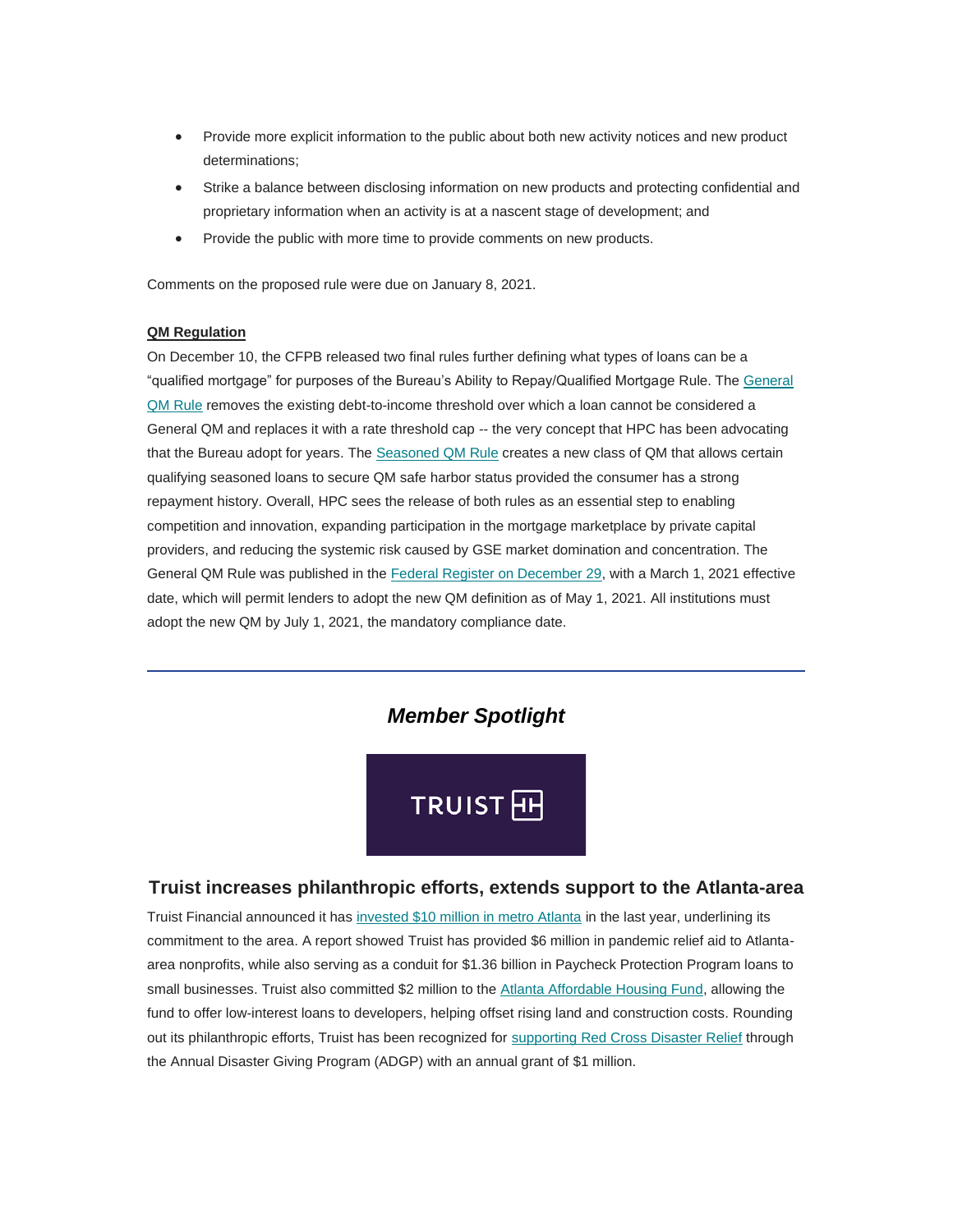# <span id="page-5-0"></span>*Housing Industry: Must-Read HPC in the News*

# **More U.S. Homeowners Seek to Delay Mortgage Payments**

A growing percentage of U.S. homeowners are looking to delay making mortgage payments, the latest sign that the economic recovery is hitting a snag. [Christopher Maloney, *[Bloomberg](https://nam12.safelinks.protection.outlook.com/?url=https%3A%2F%2Fwww.bloomberg.com%2Fnews%2Farticles%2F2020-12-15%2Fmore-u-s-mortgage-borrowers-start-to-seek-loan-forbearance%3Fmkt_tok%3DeyJpIjoiTmpkbU5qQTROelV6TVdNNCIsInQiOiJ4OUpqVmdvaWpoMU81VjRqR3p0XC9iaGRyY0RhMHdrVUFmcmYwelJQcXJaNTZ0MWhrQnVvdnFPbHNDU2Z2ZDI5MUNJS2ZxdFBGRFVKUlwvSkc5anRUQTlJR0d0RkZMSERHQkJ2TGY3am4xXC9RdzhScENTUUoxVlE5VUFkTWpwQ01BRyJ9&data=04%7C01%7Canna.herndon%40edelman.com%7Cb70bc7db3d8141532ffc08d8b659a6c3%7Cb824bfb3918e43c2bb1cdcc1ba40a82b%7C0%7C0%7C637459843466761823%7CUnknown%7CTWFpbGZsb3d8eyJWIjoiMC4wLjAwMDAiLCJQIjoiV2luMzIiLCJBTiI6Ik1haWwiLCJXVCI6Mn0%3D%7C1000&sdata=71s86j6eF5tnePKf3I%2F66JsY3DgkOQEM8IF6HioxvpE%3D&reserved=0)*]

- <span id="page-5-1"></span>• [Mortgage groups condemn attack on](https://nam12.safelinks.protection.outlook.com/?url=https%3A%2F%2Fwww.nationalmortgagenews.com%2Fnews%2Fmortgage-groups-condemn-attack-on-capitol&data=04%7C01%7Canna.herndon%40edelman.com%7Cb70bc7db3d8141532ffc08d8b659a6c3%7Cb824bfb3918e43c2bb1cdcc1ba40a82b%7C0%7C0%7C637459843466761823%7CUnknown%7CTWFpbGZsb3d8eyJWIjoiMC4wLjAwMDAiLCJQIjoiV2luMzIiLCJBTiI6Ik1haWwiLCJXVCI6Mn0%3D%7C1000&sdata=M8QwHTdscK9qvkngdfumtj7eROX9oGc5F5X4rZtkgGw%3D&reserved=0)  [Capitol](https://nam12.safelinks.protection.outlook.com/?url=https%3A%2F%2Fwww.nationalmortgagenews.com%2Fnews%2Fmortgage-groups-condemn-attack-on-capitol&data=04%7C01%7Canna.herndon%40edelman.com%7Cb70bc7db3d8141532ffc08d8b659a6c3%7Cb824bfb3918e43c2bb1cdcc1ba40a82b%7C0%7C0%7C637459843466761823%7CUnknown%7CTWFpbGZsb3d8eyJWIjoiMC4wLjAwMDAiLCJQIjoiV2luMzIiLCJBTiI6Ik1haWwiLCJXVCI6Mn0%3D%7C1000&sdata=M8QwHTdscK9qvkngdfumtj7eROX9oGc5F5X4rZtkgGw%3D&reserved=0) - National Mortgage News
- [HPC urges regulators to align nonbank](https://nam12.safelinks.protection.outlook.com/?url=https%3A%2F%2Fwww.housingwire.com%2Farticles%2Fhpc-urges-regulators-to-align-nonbank-servicer-standards%2F&data=04%7C01%7Canna.herndon%40edelman.com%7Cb70bc7db3d8141532ffc08d8b659a6c3%7Cb824bfb3918e43c2bb1cdcc1ba40a82b%7C0%7C0%7C637459843466771818%7CUnknown%7CTWFpbGZsb3d8eyJWIjoiMC4wLjAwMDAiLCJQIjoiV2luMzIiLCJBTiI6Ik1haWwiLCJXVCI6Mn0%3D%7C1000&sdata=yzDo94gWFWSRLZhu0xHo0RJVwbBc3K%2FmZ1iLeV%2B3Xo4%3D&reserved=0) [servicer standards](https://nam12.safelinks.protection.outlook.com/?url=https%3A%2F%2Fwww.housingwire.com%2Farticles%2Fhpc-urges-regulators-to-align-nonbank-servicer-standards%2F&data=04%7C01%7Canna.herndon%40edelman.com%7Cb70bc7db3d8141532ffc08d8b659a6c3%7Cb824bfb3918e43c2bb1cdcc1ba40a82b%7C0%7C0%7C637459843466771818%7CUnknown%7CTWFpbGZsb3d8eyJWIjoiMC4wLjAwMDAiLCJQIjoiV2luMzIiLCJBTiI6Ik1haWwiLCJXVCI6Mn0%3D%7C1000&sdata=yzDo94gWFWSRLZhu0xHo0RJVwbBc3K%2FmZ1iLeV%2B3Xo4%3D&reserved=0) - HousingWire
- [Fannie, Freddie Privatization Decisions](https://nam12.safelinks.protection.outlook.com/?url=https%3A%2F%2Fwww.wsj.com%2Farticles%2Ffannie-freddie-privatization-decisions-likely-to-be-left-to-biden-administration-11608028200&data=04%7C01%7Canna.herndon%40edelman.com%7Cb70bc7db3d8141532ffc08d8b659a6c3%7Cb824bfb3918e43c2bb1cdcc1ba40a82b%7C0%7C0%7C637459843466771818%7CUnknown%7CTWFpbGZsb3d8eyJWIjoiMC4wLjAwMDAiLCJQIjoiV2luMzIiLCJBTiI6Ik1haWwiLCJXVCI6Mn0%3D%7C1000&sdata=7VQ8NWkyFxFvcsFK%2FvblRj4%2FjMFSbCKR8IYYEUjaIYc%3D&reserved=0)  [Likely to Be Left to Biden Administration](https://nam12.safelinks.protection.outlook.com/?url=https%3A%2F%2Fwww.wsj.com%2Farticles%2Ffannie-freddie-privatization-decisions-likely-to-be-left-to-biden-administration-11608028200&data=04%7C01%7Canna.herndon%40edelman.com%7Cb70bc7db3d8141532ffc08d8b659a6c3%7Cb824bfb3918e43c2bb1cdcc1ba40a82b%7C0%7C0%7C637459843466771818%7CUnknown%7CTWFpbGZsb3d8eyJWIjoiMC4wLjAwMDAiLCJQIjoiV2luMzIiLCJBTiI6Ik1haWwiLCJXVCI6Mn0%3D%7C1000&sdata=7VQ8NWkyFxFvcsFK%2FvblRj4%2FjMFSbCKR8IYYEUjaIYc%3D&reserved=0) - The Wall Street Journal
- [Why is Fannie Mae abandoning a](https://nam12.safelinks.protection.outlook.com/?url=https%3A%2F%2Fwww.americanbanker.com%2Fnews%2Fwhy-is-fannie-mae-abandoning-a-practice-that-shields-it-from-risk&data=04%7C01%7Canna.herndon%40edelman.com%7Cb70bc7db3d8141532ffc08d8b659a6c3%7Cb824bfb3918e43c2bb1cdcc1ba40a82b%7C0%7C0%7C637459843466781811%7CUnknown%7CTWFpbGZsb3d8eyJWIjoiMC4wLjAwMDAiLCJQIjoiV2luMzIiLCJBTiI6Ik1haWwiLCJXVCI6Mn0%3D%7C1000&sdata=jfGmYCJ0Fdbe9rzCmIUuQRsMCttKJfnrk1mBBzAfdIQ%3D&reserved=0)  [practice that shields it from risk?](https://nam12.safelinks.protection.outlook.com/?url=https%3A%2F%2Fwww.americanbanker.com%2Fnews%2Fwhy-is-fannie-mae-abandoning-a-practice-that-shields-it-from-risk&data=04%7C01%7Canna.herndon%40edelman.com%7Cb70bc7db3d8141532ffc08d8b659a6c3%7Cb824bfb3918e43c2bb1cdcc1ba40a82b%7C0%7C0%7C637459843466781811%7CUnknown%7CTWFpbGZsb3d8eyJWIjoiMC4wLjAwMDAiLCJQIjoiV2luMzIiLCJBTiI6Ik1haWwiLCJXVCI6Mn0%3D%7C1000&sdata=jfGmYCJ0Fdbe9rzCmIUuQRsMCttKJfnrk1mBBzAfdIQ%3D&reserved=0) - American Banker
- [CFPB Completes Qualified Mortgage](https://nam12.safelinks.protection.outlook.com/?url=https%3A%2F%2Fwww.law360.com%2Farticles%2F1336664%2Fcfpb-completes-qualified-mortgage-rule-overhaul&data=04%7C01%7Canna.herndon%40edelman.com%7Cb70bc7db3d8141532ffc08d8b659a6c3%7Cb824bfb3918e43c2bb1cdcc1ba40a82b%7C0%7C0%7C637459843466781811%7CUnknown%7CTWFpbGZsb3d8eyJWIjoiMC4wLjAwMDAiLCJQIjoiV2luMzIiLCJBTiI6Ik1haWwiLCJXVCI6Mn0%3D%7C1000&sdata=QYb8R7W3b%2BLY41gdiWWMKlsYoFY6idtS4Kp1VZHjODQ%3D&reserved=0)  [Rule Overhaul](https://nam12.safelinks.protection.outlook.com/?url=https%3A%2F%2Fwww.law360.com%2Farticles%2F1336664%2Fcfpb-completes-qualified-mortgage-rule-overhaul&data=04%7C01%7Canna.herndon%40edelman.com%7Cb70bc7db3d8141532ffc08d8b659a6c3%7Cb824bfb3918e43c2bb1cdcc1ba40a82b%7C0%7C0%7C637459843466781811%7CUnknown%7CTWFpbGZsb3d8eyJWIjoiMC4wLjAwMDAiLCJQIjoiV2luMzIiLCJBTiI6Ik1haWwiLCJXVCI6Mn0%3D%7C1000&sdata=QYb8R7W3b%2BLY41gdiWWMKlsYoFY6idtS4Kp1VZHjODQ%3D&reserved=0) - Law360
- [FHA Extends Foreclosure And Eviction](https://nam12.safelinks.protection.outlook.com/?url=https%3A%2F%2Fwww.forbes.com%2Fsites%2Fbrendarichardson%2F2020%2F12%2F23%2Ffha-extends-foreclosure-and-eviction-relief-for-homeowners%2F%3Fsh%3D5ff004e45c7a&data=04%7C01%7Canna.herndon%40edelman.com%7Cb70bc7db3d8141532ffc08d8b659a6c3%7Cb824bfb3918e43c2bb1cdcc1ba40a82b%7C0%7C0%7C637459843466791807%7CUnknown%7CTWFpbGZsb3d8eyJWIjoiMC4wLjAwMDAiLCJQIjoiV2luMzIiLCJBTiI6Ik1haWwiLCJXVCI6Mn0%3D%7C1000&sdata=l16qyzCosk1%2FNtKz3%2FLwvVDtJYyIGmjiMQmLk3V3PS0%3D&reserved=0)  [Relief For Homeowners](https://nam12.safelinks.protection.outlook.com/?url=https%3A%2F%2Fwww.forbes.com%2Fsites%2Fbrendarichardson%2F2020%2F12%2F23%2Ffha-extends-foreclosure-and-eviction-relief-for-homeowners%2F%3Fsh%3D5ff004e45c7a&data=04%7C01%7Canna.herndon%40edelman.com%7Cb70bc7db3d8141532ffc08d8b659a6c3%7Cb824bfb3918e43c2bb1cdcc1ba40a82b%7C0%7C0%7C637459843466791807%7CUnknown%7CTWFpbGZsb3d8eyJWIjoiMC4wLjAwMDAiLCJQIjoiV2luMzIiLCJBTiI6Ik1haWwiLCJXVCI6Mn0%3D%7C1000&sdata=l16qyzCosk1%2FNtKz3%2FLwvVDtJYyIGmjiMQmLk3V3PS0%3D&reserved=0) - Forbes
- [Industry Trades Seek Clarification of](https://nam12.safelinks.protection.outlook.com/?url=https%3A%2F%2Fwww.jdsupra.com%2Flegalnews%2Findustry-trades-seek-clarification-of-54422%2F&data=04%7C01%7Canna.herndon%40edelman.com%7Cb70bc7db3d8141532ffc08d8b659a6c3%7Cb824bfb3918e43c2bb1cdcc1ba40a82b%7C0%7C0%7C637459843466791807%7CUnknown%7CTWFpbGZsb3d8eyJWIjoiMC4wLjAwMDAiLCJQIjoiV2luMzIiLCJBTiI6Ik1haWwiLCJXVCI6Mn0%3D%7C1000&sdata=Mc3DRFkfOeLEexEvok6cWS0awhMENaVJRnq62glbD3I%3D&reserved=0)  [CARES Act Forbearance Period](https://nam12.safelinks.protection.outlook.com/?url=https%3A%2F%2Fwww.jdsupra.com%2Flegalnews%2Findustry-trades-seek-clarification-of-54422%2F&data=04%7C01%7Canna.herndon%40edelman.com%7Cb70bc7db3d8141532ffc08d8b659a6c3%7Cb824bfb3918e43c2bb1cdcc1ba40a82b%7C0%7C0%7C637459843466791807%7CUnknown%7CTWFpbGZsb3d8eyJWIjoiMC4wLjAwMDAiLCJQIjoiV2luMzIiLCJBTiI6Ik1haWwiLCJXVCI6Mn0%3D%7C1000&sdata=Mc3DRFkfOeLEexEvok6cWS0awhMENaVJRnq62glbD3I%3D&reserved=0) - JD Supra
- [Experts Say Homeowners Exiting](https://nam12.safelinks.protection.outlook.com/?url=http%3A%2F%2Fwww.mortgagenewsdaily.com%2F12212020_covid_19_impacts.asp&data=04%7C01%7Canna.herndon%40edelman.com%7Cb70bc7db3d8141532ffc08d8b659a6c3%7Cb824bfb3918e43c2bb1cdcc1ba40a82b%7C0%7C0%7C637459843466801800%7CUnknown%7CTWFpbGZsb3d8eyJWIjoiMC4wLjAwMDAiLCJQIjoiV2luMzIiLCJBTiI6Ik1haWwiLCJXVCI6Mn0%3D%7C1000&sdata=ifKtTe0URivYBCb6LUHaB38ik6WmZikWNe8pbyoG5hU%3D&reserved=0)  [Forbearance Will Need Outreach,](https://nam12.safelinks.protection.outlook.com/?url=http%3A%2F%2Fwww.mortgagenewsdaily.com%2F12212020_covid_19_impacts.asp&data=04%7C01%7Canna.herndon%40edelman.com%7Cb70bc7db3d8141532ffc08d8b659a6c3%7Cb824bfb3918e43c2bb1cdcc1ba40a82b%7C0%7C0%7C637459843466801800%7CUnknown%7CTWFpbGZsb3d8eyJWIjoiMC4wLjAwMDAiLCJQIjoiV2luMzIiLCJBTiI6Ik1haWwiLCJXVCI6Mn0%3D%7C1000&sdata=ifKtTe0URivYBCb6LUHaB38ik6WmZikWNe8pbyoG5hU%3D&reserved=0)  [Assistance](https://nam12.safelinks.protection.outlook.com/?url=http%3A%2F%2Fwww.mortgagenewsdaily.com%2F12212020_covid_19_impacts.asp&data=04%7C01%7Canna.herndon%40edelman.com%7Cb70bc7db3d8141532ffc08d8b659a6c3%7Cb824bfb3918e43c2bb1cdcc1ba40a82b%7C0%7C0%7C637459843466801800%7CUnknown%7CTWFpbGZsb3d8eyJWIjoiMC4wLjAwMDAiLCJQIjoiV2luMzIiLCJBTiI6Ik1haWwiLCJXVCI6Mn0%3D%7C1000&sdata=ifKtTe0URivYBCb6LUHaB38ik6WmZikWNe8pbyoG5hU%3D&reserved=0) - Mortgage News Daily

## **Thoughts? Suggestions?**

We'd love your feedback on our newsletter in order to continue improving our service to you. To connect with us further, please visit our LinkedIn page, website or contact us at the email address below.